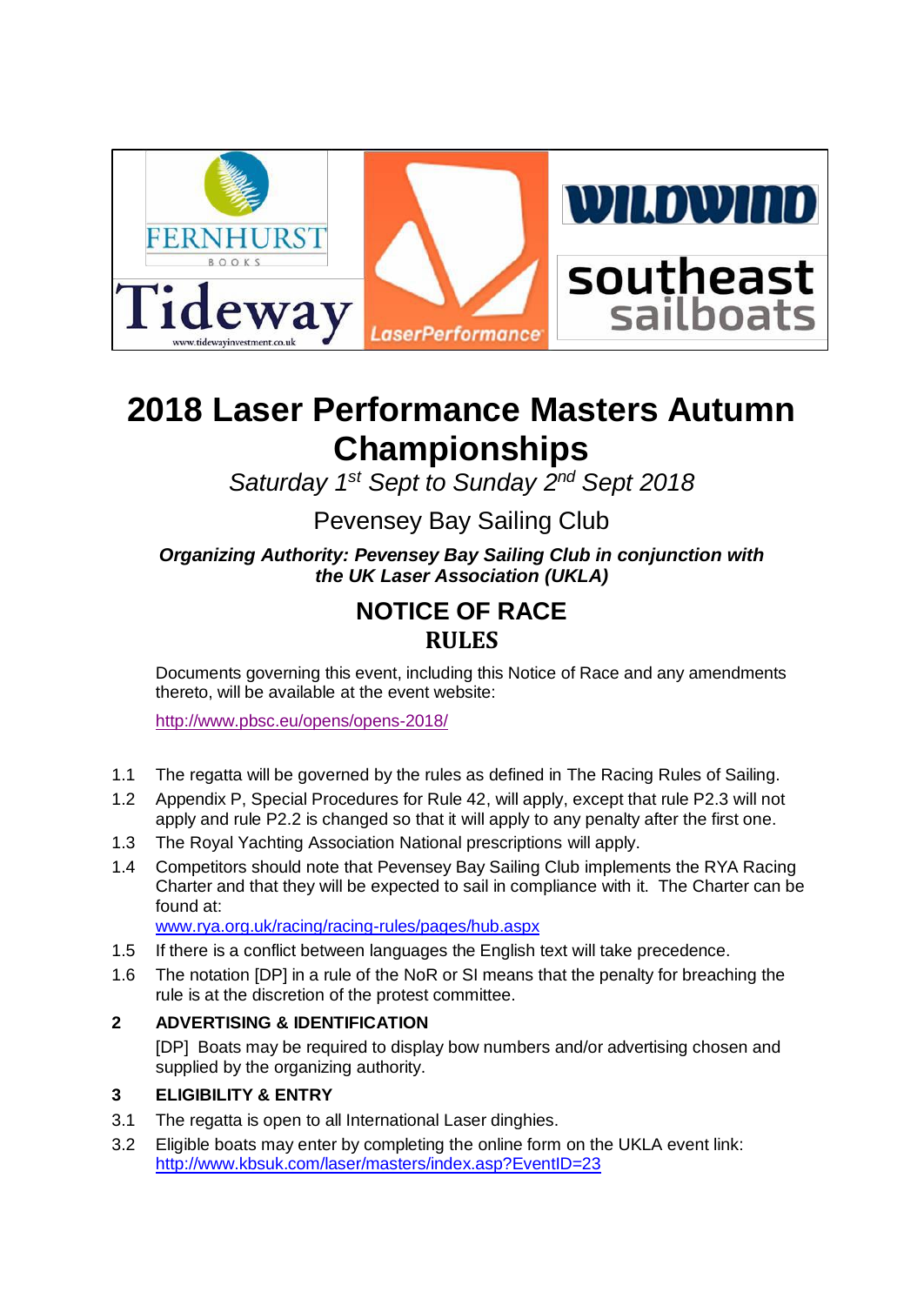- 3.3 Competitors shall be full members of the International Laser Class association. During registration sailors will be required to show clear written evidence of current membership of their national Laser Association. Temporary membership of the class association is available by paying an additional fee of £10.00 which will be put towards that sailor's membership fee if he/she joins the class association this year (i.e. membership year 2018).
- 3.4 Competitors shall reach the age of 33 during 2018. In order to qualify for age category prizes they shall reach the following ages in 2018:
	- (a) 35 to compete in the Apprentice Masters (Standard or Laser Radial)
	- (b) 45 to compete in the Masters (Standard or Laser Radial)
	- (c) 55 to compete in the Grand Masters (Standard or Laser Radial)
	- (d) 65 to compete in the Great Grand Masters (Standard or Laser Radial)
	- (e) 75 to compete in the Legend category (Standard or Laser Radial)
- 3.5 Standard and Radial rigs will have separate series and results. 4.7 rigs will race with the radial fleet. There will be at least one prize for each rig/age category that has three or more entrants
- 3.6 A competitor may change rig after registration with permission from the race committee but results achieved with the rig the competitor changes to will be ignored.

### **4 FEES**

Entry fee per boat: £45.00

### **5 SCHEDULE**

- 5.1 Registration: Friday 31st Aug: 18.00 - 20.00 Saturday 1<sup>st</sup> September: 09:00 - 10:30
- 5.2 The race schedule is as follows:

| Date:                            | Time of 1 <sup>st</sup> warning signal &<br>scheduled races per day: |          |  |
|----------------------------------|----------------------------------------------------------------------|----------|--|
|                                  | Time:                                                                | # Races: |  |
| Sat 1 <sup>nd</sup><br>September | 12:00                                                                | 3        |  |
| Sun 2 <sup>nd</sup><br>September | 10:30                                                                | З        |  |

- 5.3 There will be a briefing for competitors at 10:30 on Saturday 1st September
- 5.4 The sailing instructions will specify a time on the last day of racing after which no warning signal may be made.

### **6 EQUIPMENT INSPECTION**

- 6.1 There will be no formal pre-event inspection, but a boat may be inspected at any time for compliance with class rules.
- 6.2 [DP] Sails shall display the class boat number in full. For identification purposes 'sail number' shall mean a maximum of the last four digits of the Laser sail number. If as a result there is a conflict between two or more 'sail numbers' the organizing authority will allocate modified number(s) to be displayed by one or more of the boats throughout the event, at the boat owner's expense. All competitors shall use only one hull, sail, mast, boom, centreboard and rudder. In the event of damage, boats and equipment may only be substituted with the permission of the race committee or technical committee.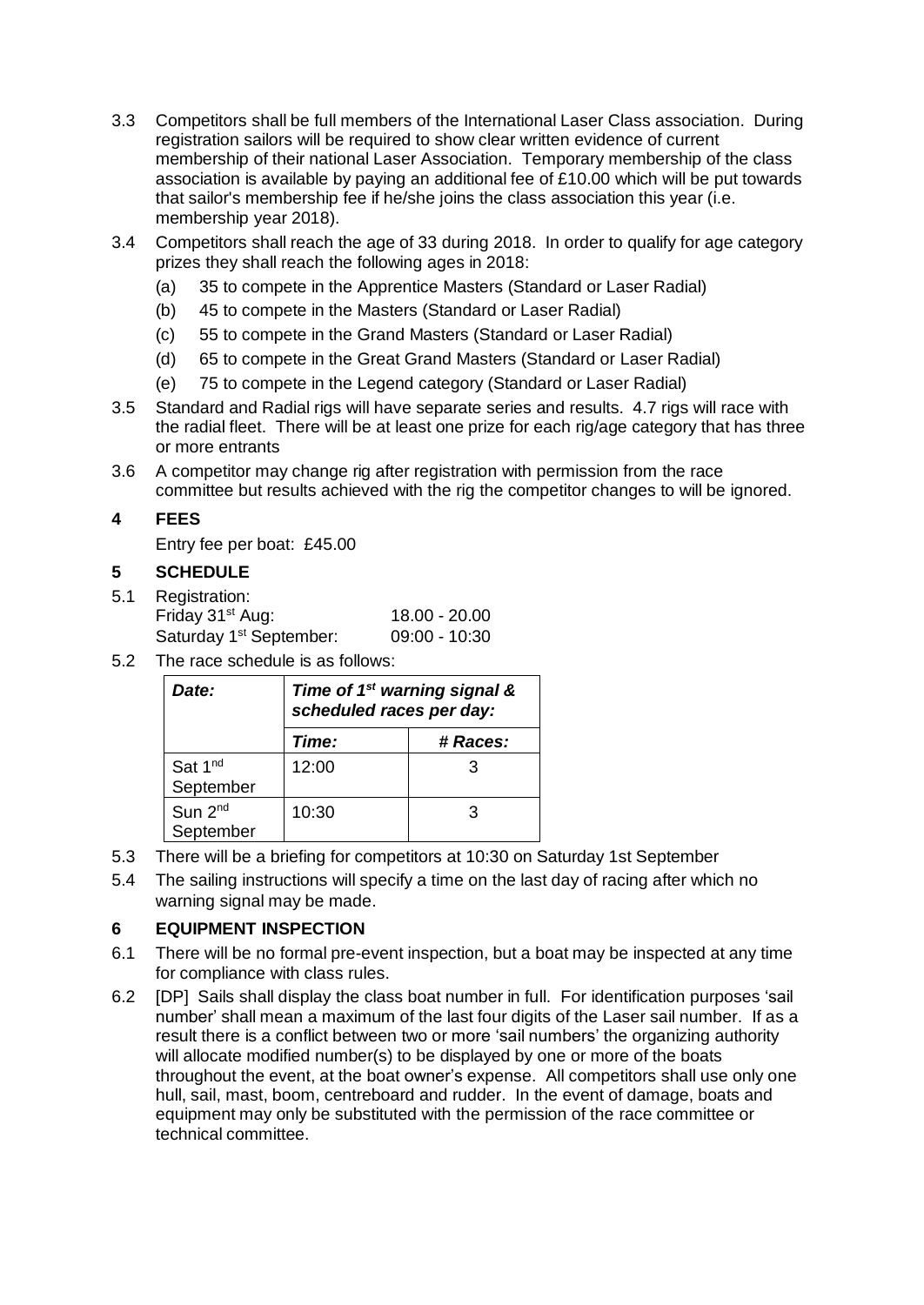### **7 SAILING INSTRUCTIONS**

The sailing instructions will be published on the event website.

### **8 VENUE**

- 8.1 The racing area will be Pevensey Bay, approximately one to two miles to the east of Sovereign Harbour.
- 8.2 Venue information is available at [www.pbsc.eu](http://www.pbsc.eu/)

### **9 THE COURSES**

The courses to be sailed will be trapezoids or triangle sausage.

### **10 SCORING**

- 10.1 Two races are required to be completed to constitute a regatta.
- 10.2 (a) When fewer than four races have been completed, a boat's series score will be the total of her race scores.
	- (b) When four or more races have been completed, a boat's series score will be the total of her race scores excluding her worst score.

### **11 SUPPORT BOATS**

[DP] Support boats shall register at the Race Office during the registration period.

### **12 RADIO COMMUNICATION**

[DP] Except in an emergency, a boat that is racing shall not make voice or data transmissions and shall not receive voice or data communication that is not available to all boats.

### **13 PRIZES**

- 13.1 Prize giving: The prize giving will be held as soon as possible after the last race of the series. Prizes will be awarded to sailors in all Masters categories to approximately the square root of entries in that category
- 13.2 Additional prizes will be awarded at the discretion of the organizing authority.

### **14 MEDIA RIGHTS**

Competitors automatically grant to the organizing authority without payment the right in perpetuity to make, use and show any motion pictures, still pictures and live, taped or filmed television of or relating to the event. This may include the use of unmanned aerial vehicles (drones) operated under CAA guidelines.

### **15 RISK STATEMENT**

- 15.1 Rule 4 of the Racing Rules of Sailing states: "The responsibility for a boat's decision to participate in a race or to continue racing is hers alone."
- 15.2 Sailing is by its nature an unpredictable sport and therefore inherently involves an element of risk. By taking part in the event, each competitor agrees and acknowledges that:
	- (a) They are aware of the inherent element of risk involved in the sport and accept responsibility for the exposure of themselves, their crew and their boat to such inherent risk whilst taking part in the event;
	- (b) They are responsible for the safety of themselves, their crew, their boat and their other property whether afloat or ashore;
	- (c) They accept responsibility for any injury, damage or loss to the extent caused by their own actions or omission;
	- (d) Their boat is in good order, equipped to sail in the event and they are fit to participate;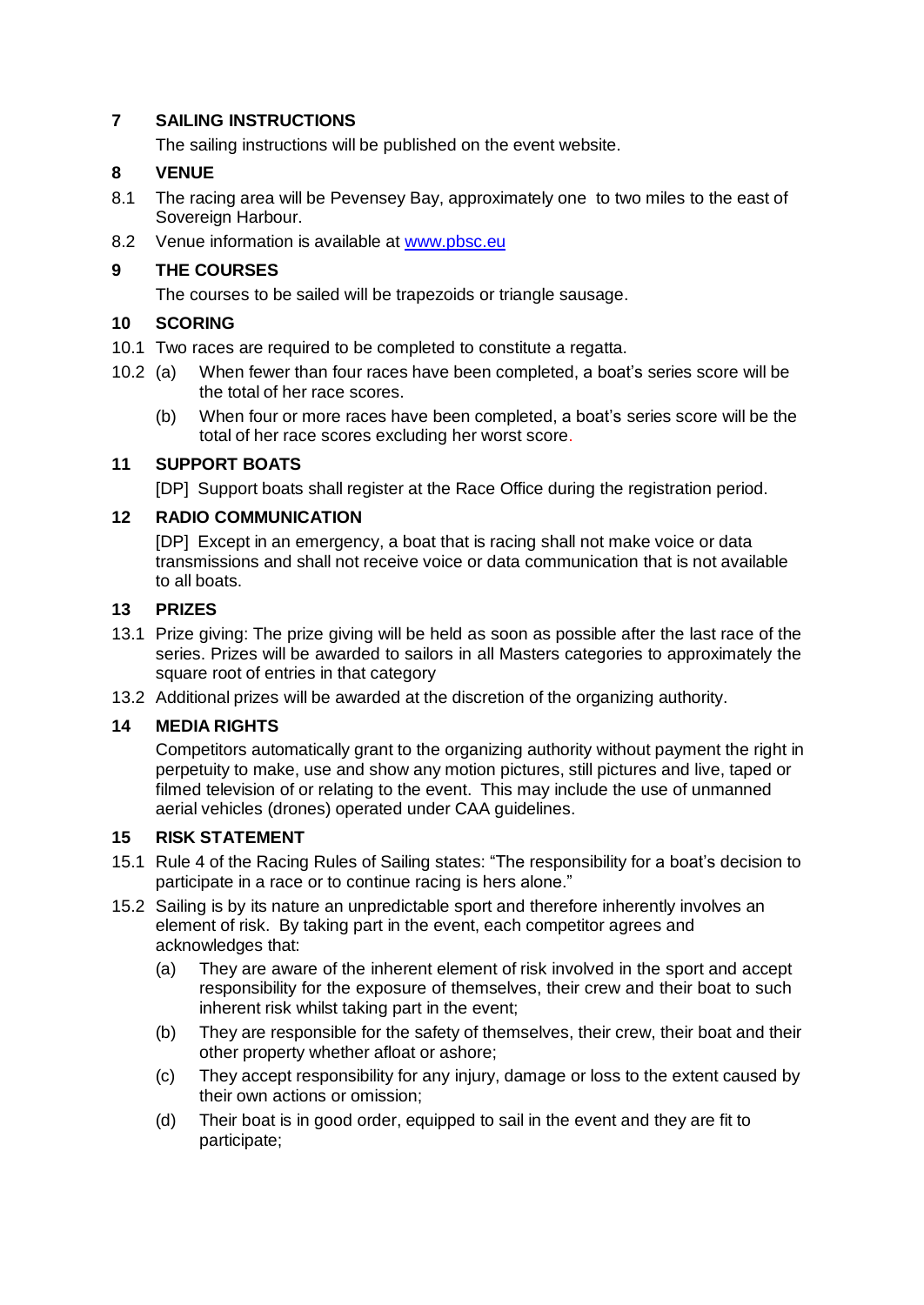- (e) The provision of a race management team, patrol boats and other officials and volunteers by the event organizer does not relieve them of their own responsibilities;
- (f) The provision of patrol boat cover is limited to such assistance, particularly in extreme weather conditions, as can be practically provided in the circumstances.
- (g) It is their responsibility to familiarize themselves with any risks specific to this venue or this event drawn to their attention in any rules and information produced for the venue or event and to attend any safety briefing held for the event.
- (h) Their boat is adequately insured, with cover of at least £2 million against thirdparty claims, or the equivalent in other currencies.

### **16 FURTHER INFORMATION**

Sailing Secretary Pevensey Bay Sailing Club Old Martello Road Pevensey Bay, Nr **Eastbourne** East Sussex BN24 6DX

Tel (weekends only) 01323 761002<br>Email: commodore@pbsc.eu [commodore@pbsc.eu](mailto:commodore@pbsc.eu) Website: [www.pbsc.eu](http://www.pbsc.eu/)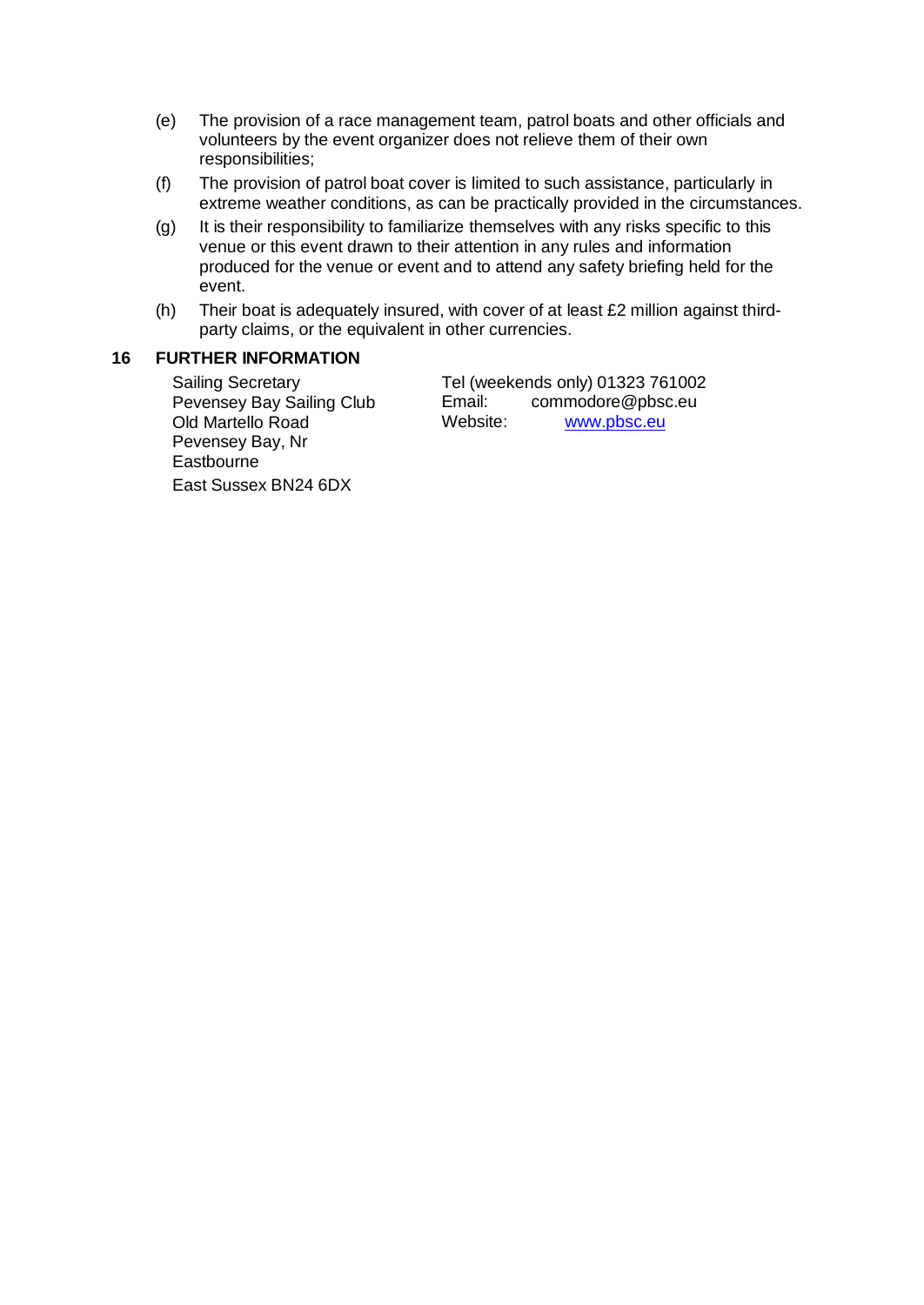### **GENERAL SAILING INSTRUCTIONS**

### 2018 UK Laser Masters Autumn Championships 1<sup>st</sup> and 2<sup>nd</sup> September Pevensey Bay Sailing Club

#### **1. RULES**

- 1.1 Racing will be governed by the Racing Rules of Sailing (RRS), the rules of the International Laser Class (ILCA), these Sailing Instructions and Local Instructions.
- 1.2 A copy of the Local Instructions will be available on-line and displayed on the Official Notice Board at least 90 minutes before the start of the first race affected. Flag L will not be displayed.

#### **2. CONDITIONS OF ENTRY**

- 2.1 The entry form requires the name of the competitor and the number of the boat. Points scored will be awarded to the competitor and no other person shall compete in that Laser in the Event. The competitor shall be a fully paid member of ILCA and fulfill the eligibility criteria stated in the Notice of Race.
- 2.2 A Laser shall display above the waterline while racing:
- 2.2.1 A sticker as supplied by UKLA denoting current class membership.
- 2.2.2 Any event sponsor sticker(s) supplied at registration. Such stickers will be positioned as shown on a notice displayed on the official notice board. If one is lost, a replacement shall be sought on going ashore. This SI is not protestable by another Laser & changes RRS 60.1.
- 2.3 The Standard and Radial fleets will race on the same course area with separate starts. If any competitor enters with a 4.7 rig then they will race with the Radial fleet.
- 2.4 After a competitor has registered for the event they may only change rigs with written permission from the race committee. The purpose of this concession is to keep competitors sailing in the event; it is not intended for tactical purposes. The competitor will be required to start in the appropriate fleet for the rig they are using and only results obtained using the rig they registered with will count in the event.

#### **3. RISK STATEMENT**

- 3.1. Rule 4 of the Racing Rules of Sailing states: "The responsibility for a boat's decision to participate in a race or to continue racing is hers alone." Sailing is by its nature an unpredictable sport and, therefore, involves an element of risk. By taking part in the event, each competitor agrees and acknowledges that:
- 3.1.1 He/she is aware of the inherent element of risk involved in the sport and accepts responsibility for the exposure of him/herself and his/her boat to such inherent risk whilst taking part in the event.
- 3.1.2 He/she is responsible for the safety of him/herself, his/her boat and his/her other property whether afloat or ashore.
- 3.1.3 He/she accepts responsibility for any injury, damage or loss to the extent caused by his/her actions or omissions.
- 3.1.4 His/her boat is in good order, equipped to sail in the event and he/she is fit to participate.
- 3.1.5 The provision of a race management team, patrol boats, umpires and other officials and volunteers by the organizers does not relieve him/her of his/her own responsibilities.
- 3.1.6 The provision of patrol boat cover is limited to such assistance, particularly in extreme weather conditions, as can be practically provided in the circumstances.
- 3.1.7 His/her boat is adequately insured, with cover of at least £2,000,000 against third party claims.
- 3.1.8 The fact that the Race Committee may conduct inspections of a boat does not reduce the responsibilities of each competitor which are set out above in this document.

#### 4. **SAFETY**

- 4.1 Adequate personal buoyancy (with a minimum buoyancy of at least 50 Newtons and being either a life-jacket or a waistcoat-type buoyancy aid) shall be worn while afloat. Flag Y will not be displayed. This changes RRS 40 and the Part 4 preamble.
- 4.2 The host club's local instructions may specify a tally system. Each time a Laser does not comply with this tally system within the time limit in the local instructions a non-returnable fee of £5 shall be paid to the organising authority. The penalty for non-payment will be disqualification from all races in the event. (This penalty prevails over anything to the contrary in any local instruction or club rule). After the event the fee will be donated to RNLI.

#### 5. **COMMUNICATION WITH COMPETITORS**

- 5.1 The class flags will be:- Standard Red Laser symbol on a white background. Radial Red Laser symbol on a green background.
- 5.2 Notices to Competitors will be posted on the Official Notice Board.
- 5.3 Changes to these Sailing Instructions will be posted on the Official Notice Board at least 90 minutes before the first race of the day.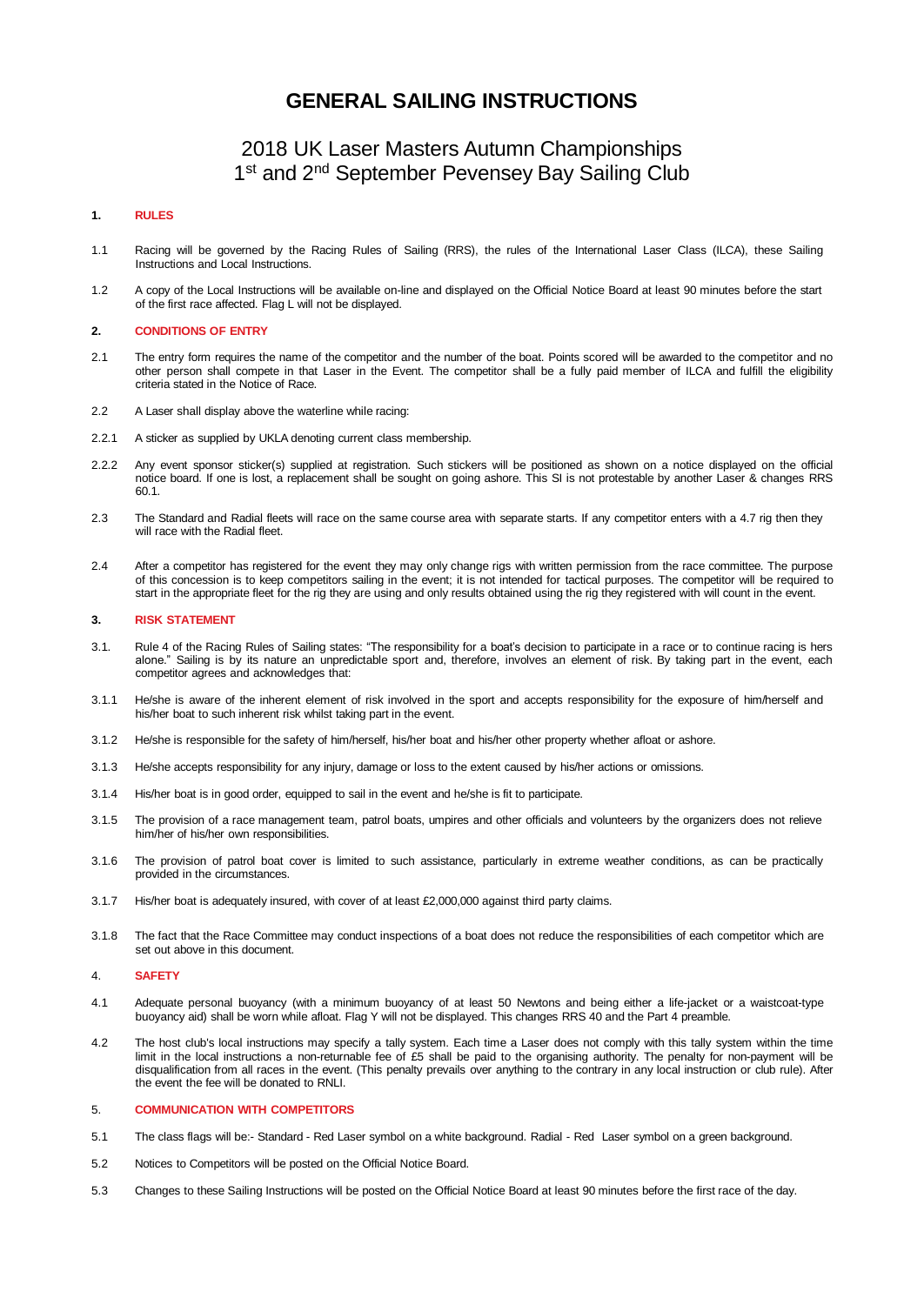- 5.4 A whistle blown by a member of the protest committee during a race signals that a member of the protest committee believes a boat has broken a rule.
- 5.5 For identification purposes 'sail number' shall mean a maximum of the four last digits of a Laser sail number. If as a result there is a conflict between two or more 'sail numbers' the International Laser UK Class Association will allocate modified number(s) to be displayed by one or more of the boats throughout the event. This amends appendix G.

#### 6. **SCHEDULE**

- 6.1 The schedule is intended to be as specified in the Notice of Race. The schedule for the first day of racing may not be changed but for later days the schedule may be changed providing a notice detailing such changes is posted on the official notice board no later than 60 minutes after the last boat comes ashore.
- 7. **COURSES** The diagrams are illustrative only, not to scale, and do not show the bearing or distance of any mark from any other mark.



- 7.1 Courses will be signalled by display of the description (TL3 OX2 etc) on a board. If no course board is displayed the first class to start will sail OX2 and the second class IX2.
- 7.2 The spreader mark and/or both gate marks may not be laid, if only one gate mark is laid it shall be rounded to port.
- 7.3 The course marks and any substitute marks will be described in the Local Instructions.
- 7.4 When it is necessary and possible, the race committee may either move the position of the mark, or lay the substitute mark.
- 7.5 The finishing line is from a staff on a committee boat displaying a blue flag and a finishing mark (see local instructions for description of mark).
- 7.6 Shortening course
- 7.6.1 No course will be shortened until the Lasers have reached the intended leeward mark for the first time.
- 7.6.2 Subject to SI 7.6.1, any course may be shortened at any mark. In addition, (adding to RRS 32) when a finishing line described in SI 7.5 has been laid in the vicinity of the intended leeward mark, and when flag S is displayed with two sound signals from the finishing boat the meaning of flag S is changed to: 'The course is changed, and the intended leeward mark is the last mark of the course. Pass the mark to port and finish'.

#### 8. **STARTS**

- 8.1 Races will be started using RRS 26. It is intended that the first start will be for the Standard Laser fleet, followed by the Radial fleet. The warning signal for the subsequent starts will be made either with the starting signal for the previous start, or as soon as possible thereafter (without flag AP needing to be displayed).
- 8.2 The starting line is from a mast or staff displaying an orange flag on the race committee boat at the starboard end to either a mast or staff displaying an orange flag on the race committee boat at the port end, or to the windward extremity of the starting mark. Local instructions will say which applies.
- 8.3 When a buoy, described in the local instructions as an inner limit buoy, is laid adjacent to the starting line near a race committee boat, no part of any Laser shall cross a line from the buoy to the nearby mast or staff displaying an orange flag while racing. Neither the buoy nor the line is an obstruction.
- 8.4 When a class flag is flown 'at the dip' before a warning signal, it denotes that that class is intended to be the next to start. The flag will be lowered with a repetitive sound signal and the warning signal made no less than 1 minute later. This adds to the meaning of the race signals
- 8.5 At the warning signal of a class, all Lasers not involved in that start shall move to, and remain in, the 'holding area' which is behind an imaginary line 100m to leeward of the start line and its extensions until the starting signal of the starting class. In 'moving to' the 'holding area', non-starting Lasers must pass outside the starting line. Boats observed on or near the starting line and its extensions and not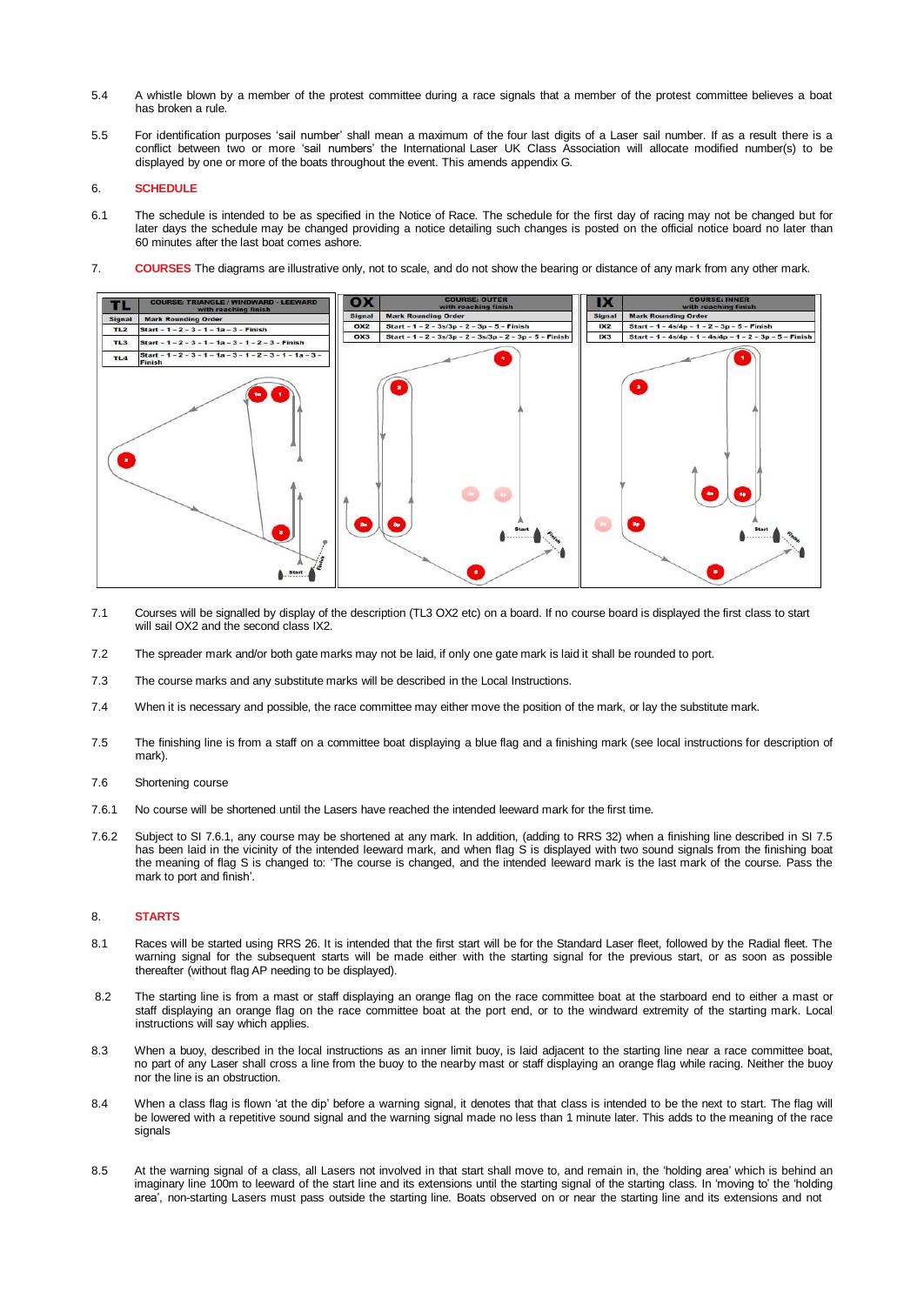sailing purposefully to the holding area may have their numbers recorded by the Race Committee. Numbers recorded will be posted on the Official Notice Board. A first offence carries no penalty. Second and subsequent offences carry a five place penalty applicable to the nearest race at the time of the offence. This is not protestable by the competitors and changes RRS A5.

- 8.6 When the black flag is flown without a class flag, it denotes that the race committee is attempting to re-set the start line and course marks and that all competitors not sailing at competitive speeds to windward shall move to, and remain in, the 'holding area' until the black flag is lowered.
- 8.7 The orange flag on the Committee boat will be raised at least one minute before the Warning signal.
- 8.8 A boat starting later than 4 minutes after her starting signal will be scored Did Not Start without a hearing. This changes rules A4 and A5.
- 8.9 The last warning signal shall be no later than 14.55 on Sunday 3<sup>rd</sup> September.

#### 9. **BLACK FLAG STARTS**

- 9.1 When a race that is started under RRS 30.3, the Black Flag Rule, is recalled, the sail numbers, as defined in 4.5, of disqualified Lasers will be displayed on the committee boat for at least three minutes.
- 9.2 When the race is restarted, a disqualified Laser shall not sail within 100 meters of the starting line before the starting signal, nor after the starting signal within an imaginary line drawn 100 meters outside any area where a Laser might sail while racing. The penalty for breaking this sailing instruction is that the disqualification becomes non-excludable (DNE). This changes RRS A5.

#### 10. **FINISHING**

- 10.1 A Laser who has lost contact with the majority of the fleet may be told on the water that he/she need not complete the course. An appropriate finishing position will be recorded. Redress will not be given if failure to return to the starting area causes the start of the next race to be missed.
- 10.2 A boat that, after finishing, passes through the line from the finished side will be taken as still racing and returning to the racing side to complete penalties. Her finishing position will be deleted. A boat that passes through the finish line more than once from the course side will be assumed to have completed penalty turns before finishing correctly and will be awarded the finishing position when she last crossed the finishing line. This alters RRS 28.1 and A5.

#### 11. **TIME LIMIT**

- 11.1 RRS 35 will not apply. The time limit for finishing will be 1.5 hours for the first Laser in its start that finishes, extended by 30 minutes for other competitors in the same fleet. When no Laser finishes within 1.5 hours, the race will be abandoned. The race committee will signal the closure of the finishing line by making five sound signals and lowering the orange flag.
- 11.2 The target time for the leading boat in each class will be 45-50 minutes. Failure to meet the target time shall not be grounds for redress under rule 62.1(a).
- 11.3 A race may be abandoned at any time before the first boat finishes if the wind speed drops below 5 knots and the Race Officer is not convinced that the race is a fair test for all competitors.
- 12. **IMMEDIATE PENALTIES FOR BREAKING RULE 42**
- 12.1 RRS Appendix P applies, except that, on all occasions, the penalty will be two-turns. This changes RRS Appendix P section 2.

#### 13. **DECLARATIONS**

13.1 When a Laser has taken either a two-turn penalty or a one-turn penalty, or has retired-after-finishing (RAF), the competitor shall complete a declaration on the Official Notice Board within her protest time limit. This does not apply to penalties incurred under RRS Appendix P.

#### 14 **RYA ARBITRATION HEARINGS**

- 14.1 When a protest or request for redress is lodged, a boat may at the same time request RYA Arbitration, or the Protest Committee or Race Committee may offer it.
- 14.2 If the parties and a member of the protest or race committee agree that RYA Arbitration is suitable, an Arbitrator (who may be that member of the Protest Committee) will call a hearing conforming to Section B of Part 5 of the Racing Rules of Sailing, except that rule 64.1(a) will not apply. Instead when the Arbitrator decides that a boat that is a party to the arbitration hearing has broken a rule for which the Exoneration Penalty is available, the party will be invited to accept that penalty, and, if it is accepted by a protested boat, the protesting boat will be allowed to withdraw the protest, changing rule 63.1.
- 14.3 When there is not an agreement to use RYA Arbitration, or when, after RYA Arbitration, a protest is not withdrawn or the Exoneration Penalty is not applicable to the facts, there will be a normal protest hearing, at which the Arbitrator may be a member of the Protest Committee. Rule 66 and 70 (reopening and appeal, respectively) do not apply to the arbitration decision since this is not a protest committee decision or procedure. A boat may still accept an Exoneration Penalty at any time before the start of a protest hearing and receive its protection from further penalization. She may also retire.
- 14.4 When redress is offered and accepted at the RYA Arbitration, all parties the Protest Committee or Race Committee may seek to have this reviewed by asking for a full hearing. When redress is offered and not accepted, or not offered at all, the boat may have her request heard before a Protest Committee.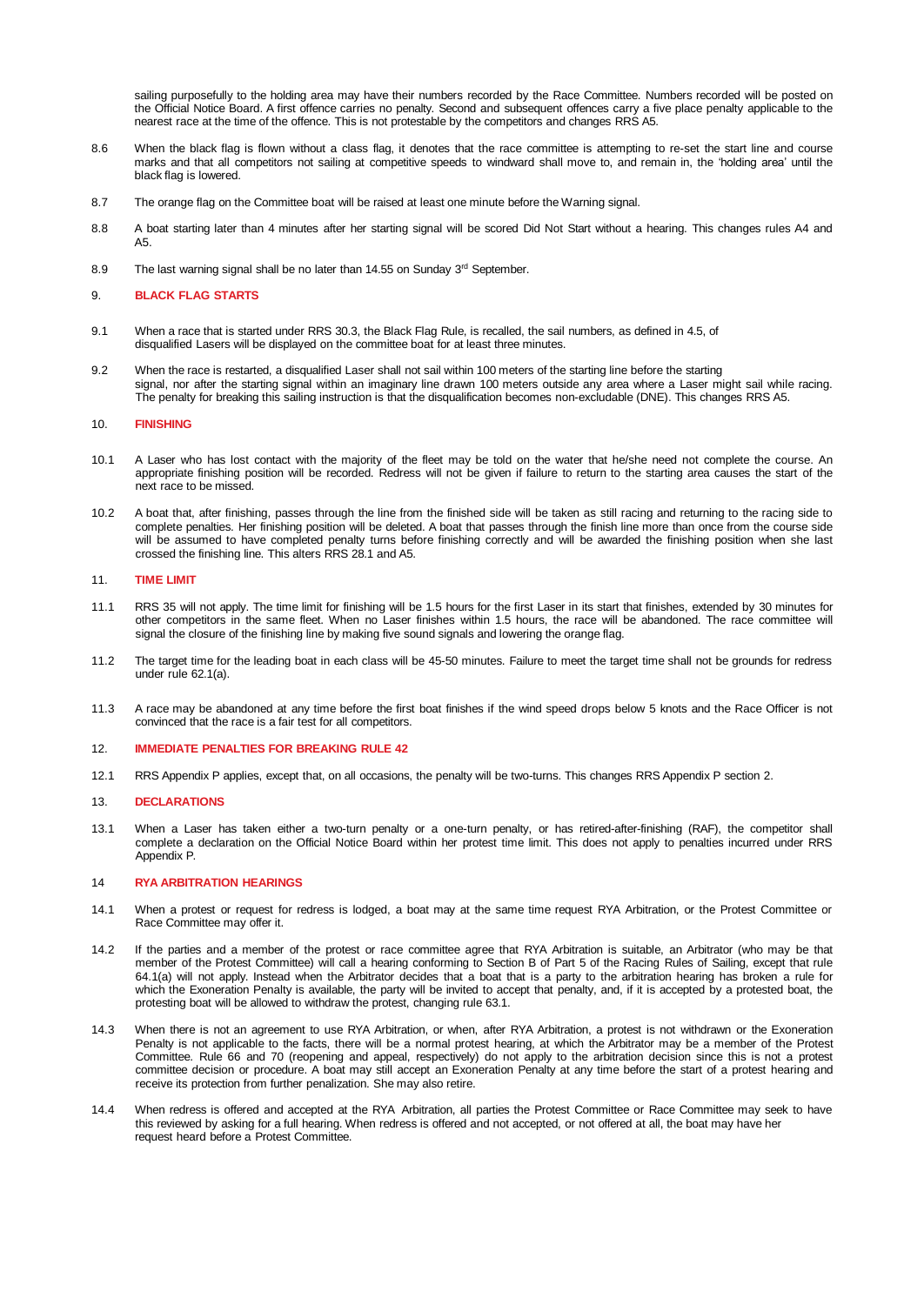#### 15. **PROTESTS**

- 15.1 The protest committee may disqualify a Laser without a hearing, which changes RRS 63.1, for:-
	- (a) Touching a mark and neither retiring or taking a penalty.
	- (b) Not wearing adequate buoyancy while racing.

(c) Being found after the weighing of clothing and equipment to have broken RRS 43.

- 15.2 The time limit for a Laser to lodge a written protest or request for redress is 45 minutes after the last Laser in her fleet comes ashore for the day, except that the time limit for a Laser to seek redress because of something she learns of for the first time in the results is before racing the following day or, on the final day of racing within 30 minutes of the results being posted. The time limit for the race committee or protest committee to lodge a written protest is 30 minutes after the last Laser comes ashore for the day.
- 15.3 Not later than 60 minutes after the last Laser in her fleet comes ashore for the day, the protest committee will post a list of protestors and protestees and a schedule of the order of protest hearings. This is the notification required under RRS 63.2, Time and Place of the Hearing.
- 15.4 Not later than 60 minutes after the last Laser in her fleet comes ashore for the day, the protest committee will post a list of Lasers disqualified under SI 15.1 (a) or (b). A Laser disqualified without a hearing is entitled to a hearing on request if she asks for it within 15 minutes after the notice is posted.
- 15.5 The protest committee will post on the Official Notice Board, shortly after the last Laser in her fleet comes ashore for the day, the actual time limits relating to the above.

#### 15.6 Exoneration Penalty

- 15.6.1. A boat that may have broken a rule of Part 2, rule 31 or rule 42, may, after finishing the race concerned and before the start of a related protest hearing, notify the Race Committee that she accepts a 20% scoring penalty as stated in rule 44.3(c), except that the minimum penalty is two places provided that does not result in a score worse than DNF. This penalty does not reverse an OCS score, a disqualification under rule 30.3 or a penalty under Appendix P. It is not available for a breach of rule 2 or of class rules or for gross misconduct under rule 69. Nor is it available to a boat that caused injury or serious damage, or gained a significant advantage by her breach: in these circumstances, her penalty is to retire.
- 15.6.2. When an Exoneration Penalty is accepted, (a) Neither the boat nor a protest committee may then revoke or remove the penalty. (b) The boat shall not be penalized further in a protest hearing when the protest committee appropriate to the facts found and the applicable rules decides that it was.

#### 16. **WEIGHING**

16.1 A competitor selected for the weighing of clothing and equipment shall comply with the instructions of the official concerned.

#### 17. **SCORING**

- 17.1 The event will be scored using the Low Points System of Appendix A. 2 races shall be completed to constitute a valid series.
- 17.2 If 4 or more races are completed a competitor's series score will be the total of his/her race scores excluding his/her worst score. If fewer than 4 races are completed then his/her score will be the total of all race scores.
- 17.3 Prizes for age categories within each fleet (standard or radial) will be determined without rescoring from the overall result.

#### 18. **OUTSIDE HELP**

Penalties for breaking rule 41 (outside Help) shall be at the discretion of the Protest Committee (DPI). When a boat has received help, a request for a lesser penalty than retirement may be made to the Protest Committee in writing before the protest time limit on the day concerned.

#### 19. **RUBBISH DISPOSAL**

- 19.1 Boats shall not put rubbish into the water. Rubbish may be placed on support and official boats.
- 19.2 The penalty for breaking RRS 55 is at the discretion of the protest committee (DPI) and may be less than disqualification.

#### **ADVICE TO COMPETITORS**

On the question of whether a boat is OCS or not at the moment of the starting signal, the protest committee (PC) will accept the judgment of the race committee rather than that of the sailor. For a boat to be given redress, conclusive evidence must be presented to the PC that the race committee has made an error in recording the OCS. Even video evidence is rarely conclusive and the burden of proof must be 'beyond reasonable doubt' rather than 'on the balance of probabilities'. In the absence of conclusive evidence to the contrary the PC will uphold the race committee's decision.

Before going afloat you should to take account of the current weather forecast and conditions which you might expect to encounter on the water and your ability to deal with these conditions.

- Your adequate personal buoyancy should be of the correct type and be capable of supporting your total weight
- If you get into difficulties you should stay with your Laser.
- If your Laser is capsized and you are unable to right it you should sit on the upturned hull and attract the attention of a safety boat by holding both arms outstretched with the palms of your hands open.
- If the crew of a safety boat instruct you to leave your Laser and board the safety boat do so without delay.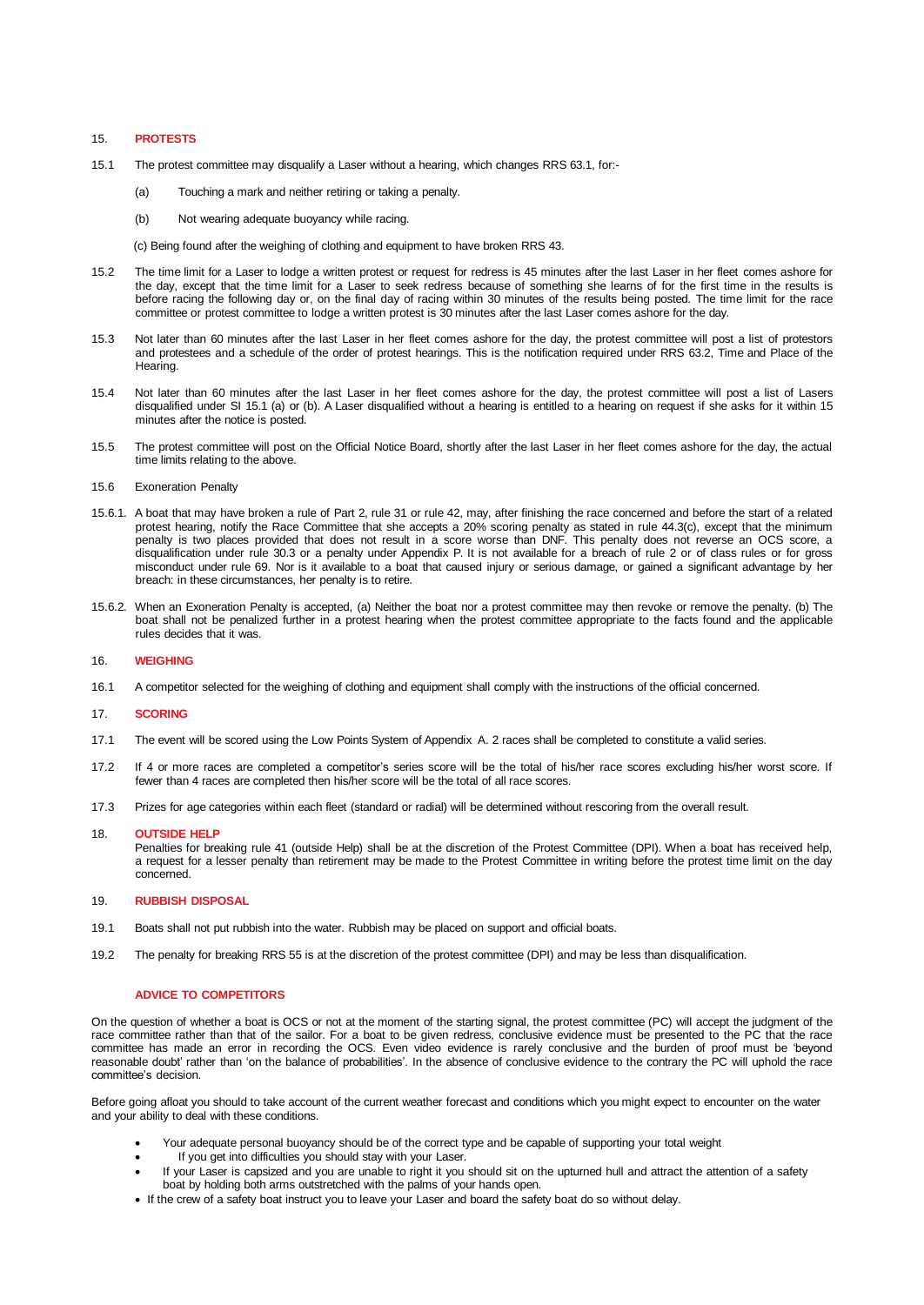- To signal to a safety boat that you are not in distress you should hold out one arm with the palm of your hand closed.
- In bad visibility stay close to the rest of the fleet.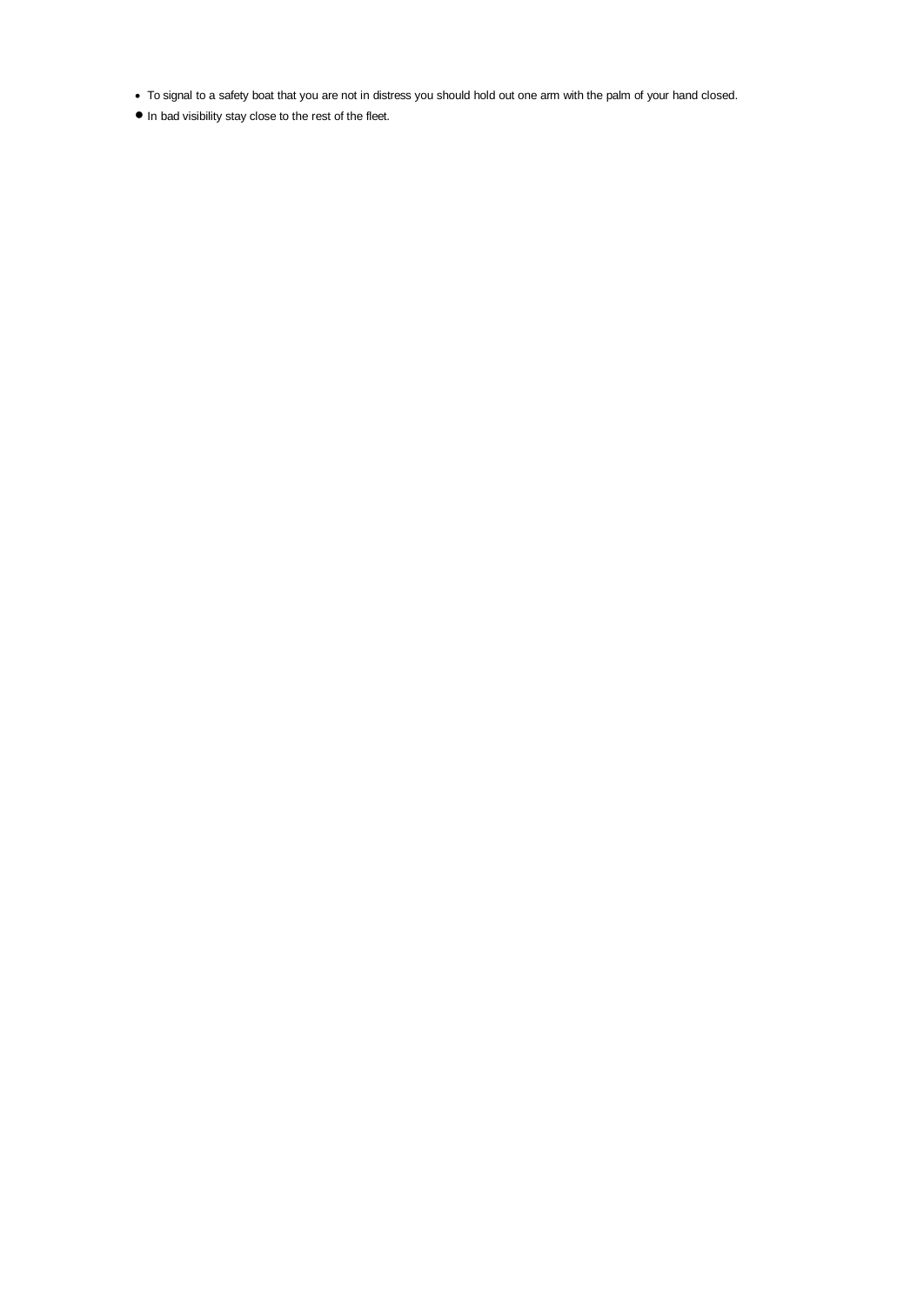### **PEVENSEY BAY SAILING CLUB**

**Laser Performance Masters Autumn Championships September 1 st and 2nd 2018 Local Sailing Instructions**

| Race Officer                         | Peter White                                                                                                       |  |  |
|--------------------------------------|-------------------------------------------------------------------------------------------------------------------|--|--|
| <b>Committee Boat</b>                | Seahorse (yellow motor catamaran)                                                                                 |  |  |
| <b>Race Committee</b>                | R.O. (Peter White). Safety Boat Officer (Gordon Bishop),                                                          |  |  |
| <b>Protest Committee Coordinator</b> | TBA                                                                                                               |  |  |
| <b>Protest Committee</b>             | TBA                                                                                                               |  |  |
| <b>Measurer</b>                      | TBA                                                                                                               |  |  |
| Race Area                            | An area, approximately 2nm <sup>2</sup> to the south east of the club, as depicted by the map below in appendix 1 |  |  |
| <b>Briefing</b>                      | There will be a briefing in the clubhouse at 10.30 on Saturday.                                                   |  |  |
|                                      |                                                                                                                   |  |  |

| Tidal Information |                                                                                                          | Low Water | Range             | <b>High Water</b> |  |
|-------------------|----------------------------------------------------------------------------------------------------------|-----------|-------------------|-------------------|--|
|                   | Saturday 1st                                                                                             | 09.39     | 5.62m             | 15.19             |  |
|                   | Sunday 2nd                                                                                               | 10.22     | 5.05 <sub>m</sub> | 16.03             |  |
|                   | Spring tide range 7.72m (11 <sup>th</sup> Sept) <sup>,</sup> Neap tide range 3.5m (5 <sup>th</sup> Sept) |           |                   |                   |  |

The tide flows (East) towards Hastings on the flood coming up to high tide and a back again (West) to Eastbourne on the ebb to low tide. The rate of flow is approximately 2 knots at the peak during the spring ebb tides. The tides range between 3.0 and 7.8 meters from lowest to highest tide on the monthly cycles with neap tides being the lowest and spring tides being the highest. Flood to ebb = tide turns 1 hr before high tide.

#### **Hazards:**

- 1) Wreck of SS Barnhill marked by two green starboard buoys see appendix 2
- 2) Care to be taken when returning to beach old groynes may be showing just above shingle dependent on recent tidal action. These will be marked by poles.
- 3) A row of yellow buoys to the east of the club, shown in appendix 1 below, marks a safe swimming area. Boats should not sail between these buoys and the shore except in emergency. This area ranks as an obstruction when racing.

### **SUPPLEMENTARYSAILING INSTRUCTIONS**

#### **S.I. 4.2 Safety**

A tally system will be in operation. PBSC issues the sailors with a tally number at registration.

A tally board will be situated to the immediate right of the clubhouse entrance. Timing for the release of tallies (elastic wristbands) prior to going afloat will be on the instruction of the Race Officer and will not be less than 30 minutes before the warning signal of the first race. All tallies to be returned to tally board within 30min of return of last boat to beach. Failure to comply with this instruction will result in a penalty fine of £5 to the RNLI. Failure to pay the fine will result in disqualification from the event.

**Check out** – The helm of each boat intending to start a race shall remove the tally bearing their allocated number from the board and keep it on their person. Should the helm go afloat having failed to tally, they may at the sole discretion of the race officer, redeem themselves by reporting to the committee boat before the start and advising the Race Committee that they have failed to tally, and making a £5 donation to the RNLI at the Race Office.

**Check in –** Immediately on returning to shore after racing, the tally for the helm of each boat must be replaced on the tally board. Should the helm fail to tally after coming ashore, their boat will face possible disqualification.

#### **S.I. 5 Communication with competitors**

The official notice board is located inside the clubhouse to the right of the entrance doors. When flag AP is flown ashore '1 minute' is replaced by 'not less than 30 minutes'. This changes AP in Race Signals.

### **S.I. 7.3 Course Marks**

- 
- Mark 2 Orange Pyramid Mark 2 Black Pillar
- 

• The substitute mark will be - Orange Pillar

### **S.I. 8.2 Starting Mark**

The starting mark will be an orange sphere.

#### **S.I. 7.5 Finishing Mark**

The finishing mark will be a blue sphere.

#### **For course TL the marks will be: For courses OX and IX the marks will be:**

• Mark 1– Black Pillar Mark 1 – Black Pillar • Mark 3 – Orange Pillar Mark 3 – Orange Pillar Mark 4 – Orange Pillar **S.I. 7.3 Substitute Mark** Mark 5 – Orange Pyramid

#### **INFORMATION**